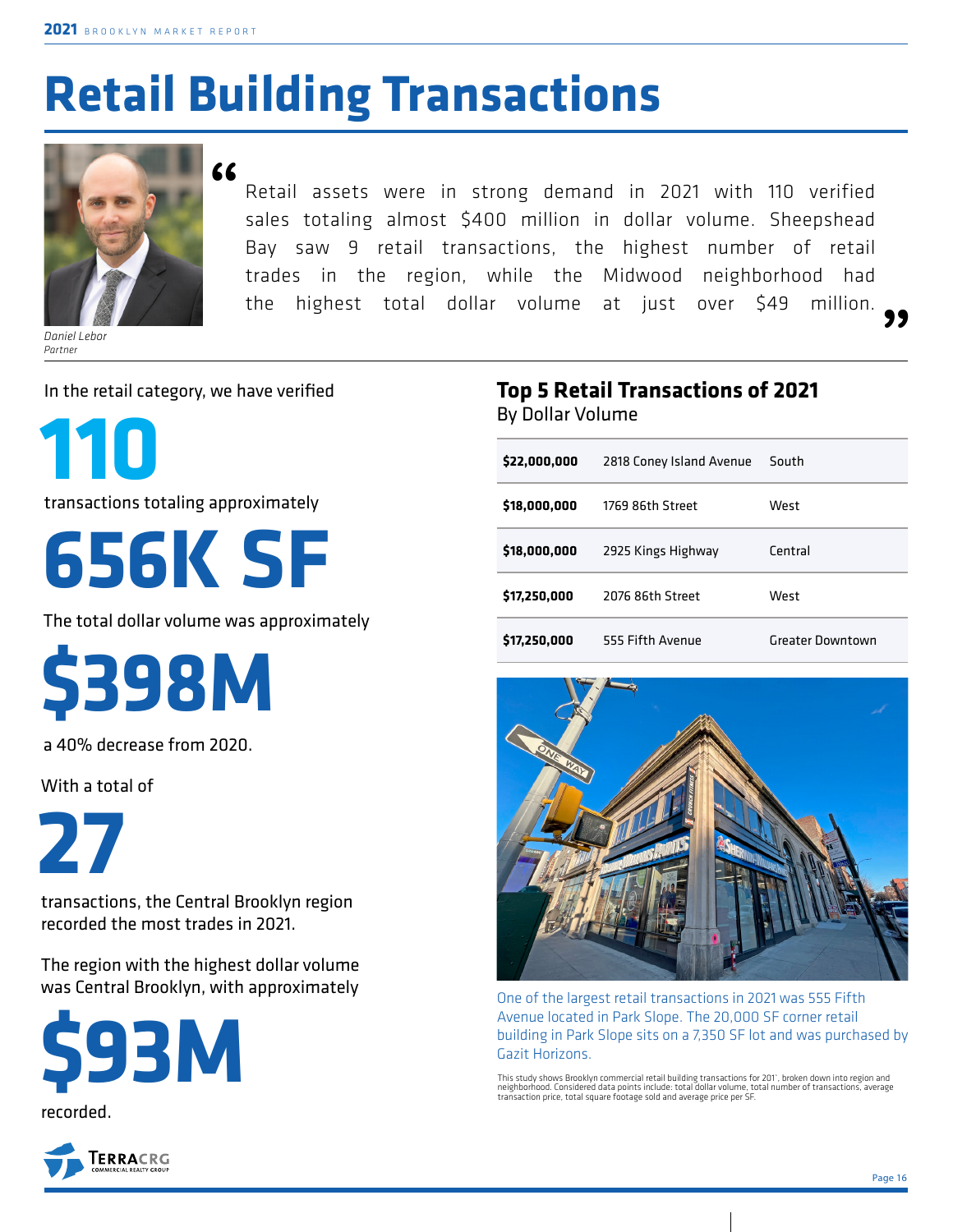#### **2021** BROOKLYN MARKET REPORT

#### **Retail**

| Region                           | Neighborhood         | <b>Dollar Volume</b> | <b>Total</b><br><b>Transactions</b> | Avg.<br><b>Transaction</b> | <b>Total SF</b> | Avg. PPSF* |
|----------------------------------|----------------------|----------------------|-------------------------------------|----------------------------|-----------------|------------|
| <b>Central Brooklyn</b>          | Borough Park         | \$21,518,425         | 8                                   | \$2,689,803                | 34,981          | \$615      |
|                                  | East Flatbush        | \$11,722,500         | $\overline{7}$                      | \$1,674,643                | 30,875          | \$380      |
|                                  | Flatbush             | \$2,160,000          | $\mathbf{1}$                        | \$2,160,000                | 3,900           | \$554      |
|                                  | Flatlands            | \$3,980,000          | $\overline{3}$                      | \$1,326,667                | 11,969          | \$333      |
|                                  | Kensington           | \$4,915,362          | $\overline{2}$                      | \$2,457,681                | 4,289           | \$1,146    |
|                                  | Midwood              | \$49,192,857         | 6                                   | \$8,198,810                | 76,976          | \$639      |
|                                  | <b>Total/Average</b> | \$93,489,144         | 27                                  | \$3,462,561                | 162,990         | \$574      |
| <b>East Brooklyn</b>             | Brownsville          | \$6,904,005          | $\overline{7}$                      | \$986,286                  | 30,100          | \$229      |
|                                  | Canarsie             | \$5,054,853          | $\overline{4}$                      | \$1,263,713                | 8,296           | \$609      |
|                                  | Cypress Hills        | \$1,200,000          | $\mathbf{1}$                        | \$1,200,000                | 4,455           | \$269      |
|                                  | East New York        | \$1,425,000          | $\overline{2}$                      | \$712,500                  | 8,325           | \$171      |
|                                  | <b>Total/Average</b> | \$14,583,858         | 14                                  | \$1,041,704                | 51,176          | \$285      |
| <b>Greater Downtown Brooklyn</b> | Boerum Hill          | \$2,000,000          | $\mathbf{1}$                        | \$2,000,000                | 3,060           | \$654      |
|                                  | Brooklyn Heights     | \$2,065,500          | 1                                   | \$2,065,500                | 3,527           | \$586      |
|                                  | Columbia Waterfront  | \$2,250,000          | $\mathbf{1}$                        | \$2,250,000                | 4,300           | \$523      |
|                                  | Downtown             | \$5,800,000          | $\mathbf{1}$                        | \$5,800,000                | 5,090           | \$1,139    |
|                                  | Gowanus              | \$7,308,669          | $\overline{4}$                      | \$1,827,167                | 13,511          | \$541      |
|                                  | Park Slope           | \$24,200,600         | $\overline{3}$                      | \$8,066,867                | 30,502          | \$793      |
|                                  | <b>Total/Average</b> | \$43,624,769         | 11                                  | \$3,965,888                | 59,990          | \$727      |
| <b>North Brooklyn</b>            | East Williamsburg    | \$20,137,000         | 3                                   | \$6,712,333                | 27,117          | \$743      |
|                                  | Greenpoint           | \$12,735,000         | 3                                   | \$4,245,000                | 23,126          | \$551      |
|                                  | Williamsburg         | \$25,465,000         | 5                                   | \$5,093,000                | 29,471          | \$864      |
|                                  | <b>Total/Average</b> | \$58,337,000         | 11                                  | \$5,303,364                | 79,714          | \$732      |
| <b>North-Central Brooklyn</b>    | Bedford-Stuyvesant   | \$28,199,250         | 5                                   | \$5,639,850                | 61,777          | \$456      |
|                                  | <b>Bushwick</b>      | \$4,639,325          | 3                                   | \$1,546,442                | 16,442          | \$282      |
|                                  | Crown Heights South  | \$2,650,000          | $\mathbf{1}$                        | \$2,650,000                | 5,450           | \$486      |
|                                  | <b>Total/Average</b> | \$35,488,575         | 9                                   | \$3,943,175                | 83,669          | \$424      |
| <b>South Brooklyn</b>            | Brighton Beach       | \$2,250,000          | $\mathbf{1}$                        | \$2,250,000                | 2,800           | \$804      |
|                                  | Coney Island         | \$5,500,000          | 1                                   | \$5,500,000                | 9,860           | \$558      |
|                                  | Gerritsen Beach      | \$375,000            | $\mathbf{1}$                        | \$375,000                  | 940             | \$399      |
|                                  | Gravesend            | \$19,961,888         | 9                                   | \$2,217,988                | 31,307          | \$638      |
|                                  | Sheepshead Bay       | \$36,773,000         | 9                                   | \$4,085,889                | 54,822          | \$671      |
|                                  | <b>Total/Average</b> | \$64,859,888         | 21                                  | \$3,088,566                | 99,729          | \$650      |
| <b>West Brooklyn</b>             | Bath Beach           | \$20,510,000         | $\exists$                           | \$6,836,667                | 12,691          | \$1,616    |
|                                  | Bay Ridge            | \$17,475,000         | $\overline{2}$                      | \$8,737,500                | 15,010          | \$1,164    |
|                                  | Bensonhurst          | \$37,950,000         | 6                                   | \$6,325,000                | 67,470          | \$562      |
|                                  | Dyker Heights        | \$1,400,000          | $\mathbf{1}$                        | \$1,400,000                | 2,300           | \$609      |
|                                  | Fort Hamilton        | \$8,445,000          | 3                                   | \$2,815,000                | 17,232          | \$490      |
|                                  | Sunset Park          | \$1,765,849          | $\overline{2}$                      | \$882,924                  | 3,780           | \$467      |
|                                  | <b>Total/Average</b> | \$87,545,849         | 17                                  | \$5,149,756                | 118,483         | \$739      |
| <b>Brooklyn Wide</b>             |                      | \$397,929,082        | 110                                 | \$3,617,537                | 655,751         | \$607      |

\* Price per Square Foot